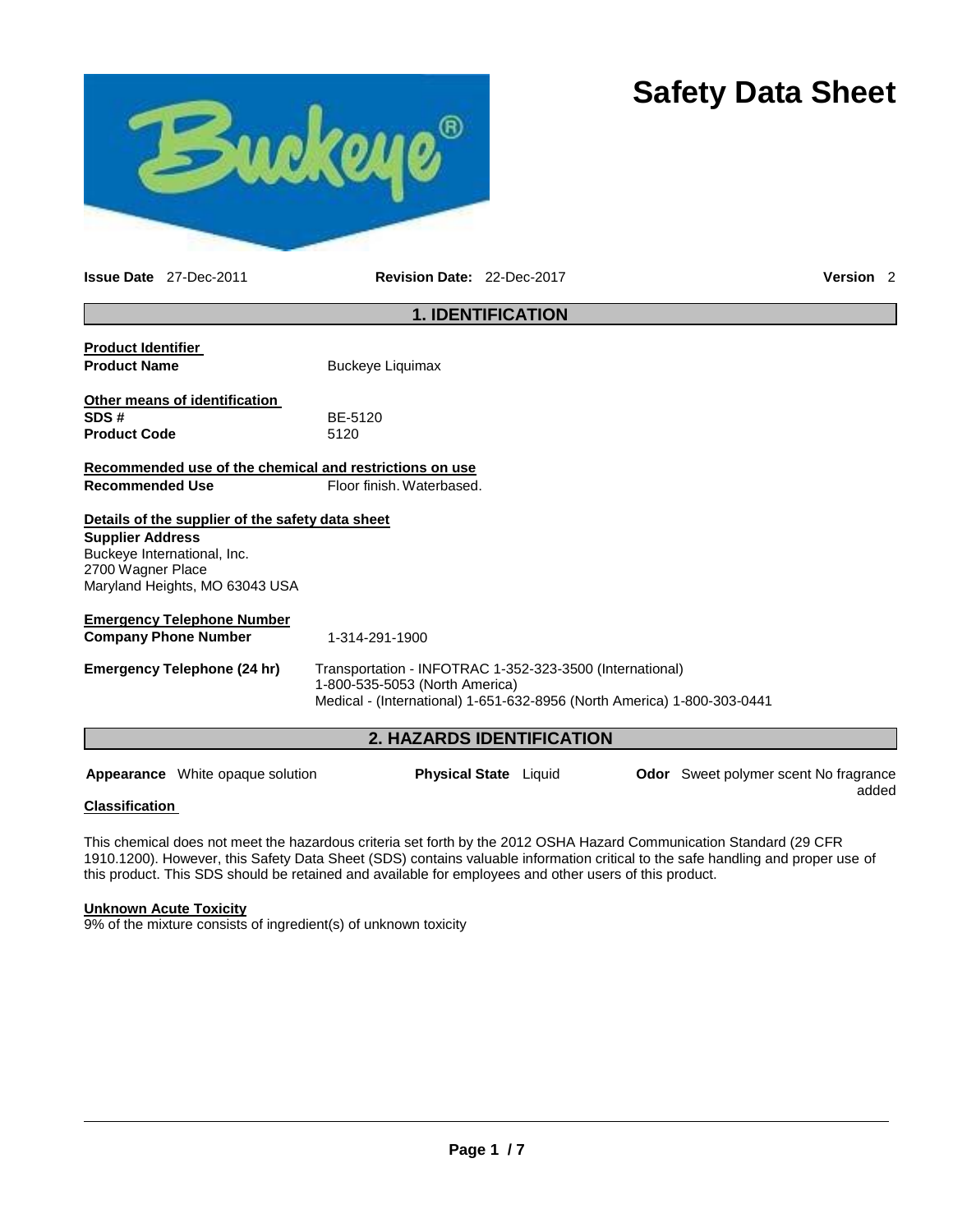## **3. COMPOSITION/INFORMATION ON INGREDIENTS**

| <b>Chemical Name</b>            | <b>CAS No</b> | Weight-% |
|---------------------------------|---------------|----------|
| Water                           | 7732-18-5     | >41.05   |
| Ethylene Copolymer Emulsion     | 67892-91-5    |          |
| Di(ethylene glycol) ethyl ether | 111-90-0      | 4.95     |
| Acrylate Copolymer              | 63744-68-3    |          |
| tributoxyethyl phosphate        | $78 - 51 - 3$ |          |
| Coalescent                      | 25265-77-4    |          |

### **4. FIRST-AID MEASURES**

### **First Aid Measures**

| <b>Eye Contact</b>  | Rinse immediately with plenty of water, also under the eyelids, for at least 15 minutes. Call<br>a physician if irritation persists.  |
|---------------------|---------------------------------------------------------------------------------------------------------------------------------------|
| <b>Skin Contact</b> | Wash off immediately with plenty of water for at least 15 minutes. If skin irritation persists,<br>call a physician.                  |
| <b>Inhalation</b>   | Remove to fresh air.                                                                                                                  |
| <b>Ingestion</b>    | Drink 2-3 large glasses of water. Do not induce vomiting. Call a physician. Never give<br>anything by mouth to an unconscious person. |

#### **Most important symptoms and effects**

**Symptoms** Causes painful stinging or burning of eyes and lids, watering of eyes. May cause respiratory irritation. May cause drowsiness or dizziness.

## **Indication of any immediate medical attention and special treatment needed**

**Notes to Physician** Treat symptomatically.

## **5. FIRE-FIGHTING MEASURES**

#### **Suitable Extinguishing Media**

Use extinguishing measures that are appropriate to local circumstances and the surrounding environment.

#### **Unsuitable Extinguishing Media** Not determined.

#### **Specific Hazards Arising from the Chemical**

Combustion products may be toxic.

**Hazardous Combustion Products** Carbon oxides. Phosphorus oxides. Nitrogen oxides (NOx).

#### **Protective equipment and precautions for firefighters**

As in any fire, wear self-contained breathing apparatus pressure-demand, MSHA/NIOSH (approved or equivalent) and full protective gear.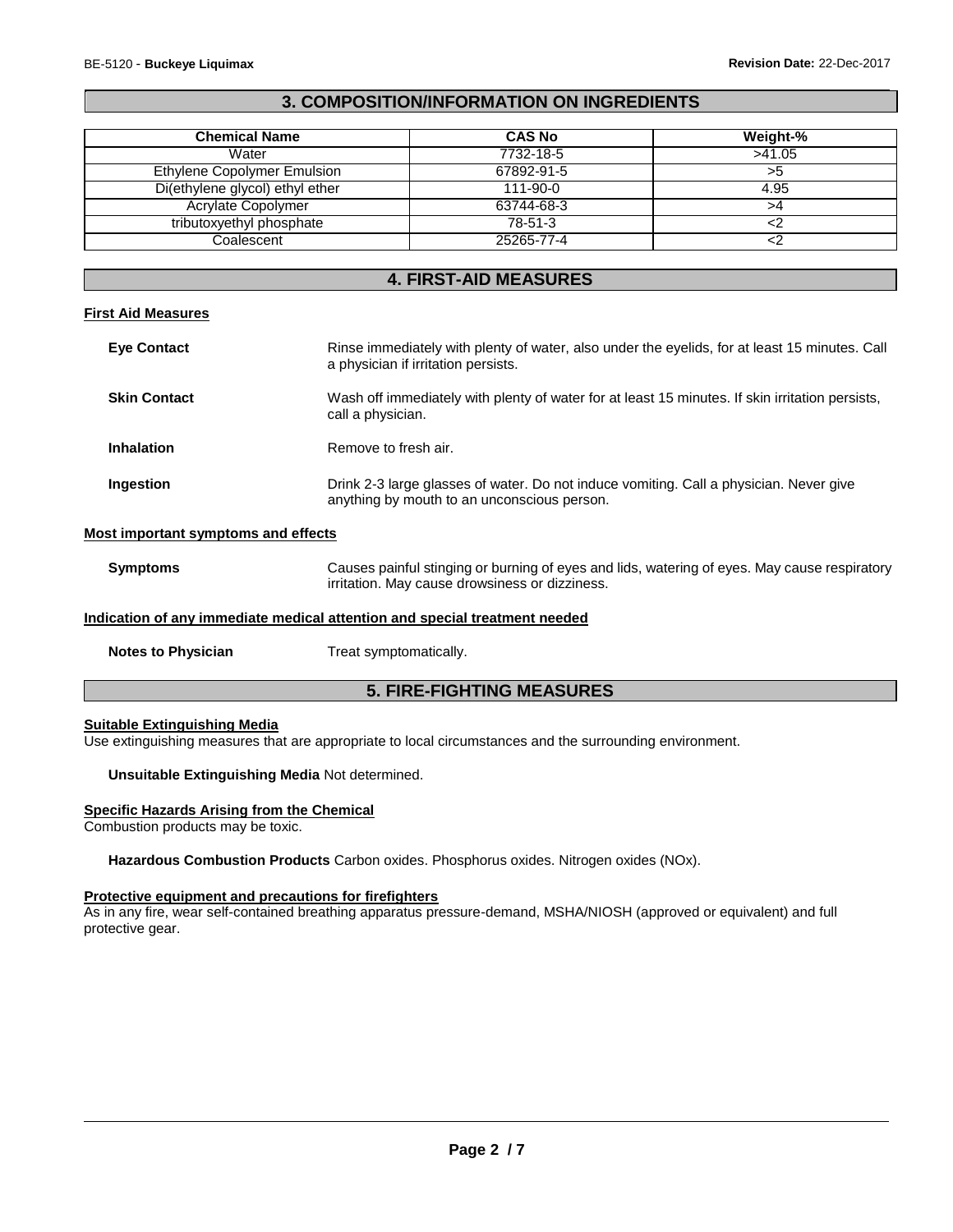| <b>6. ACCIDENTAL RELEASE MEASURES</b>                        |                                                                                                                                                                                                                                   |  |  |
|--------------------------------------------------------------|-----------------------------------------------------------------------------------------------------------------------------------------------------------------------------------------------------------------------------------|--|--|
|                                                              | Personal precautions, protective equipment and emergency procedures                                                                                                                                                               |  |  |
| <b>Personal Precautions</b>                                  | Use personal protective equipment as required.                                                                                                                                                                                    |  |  |
| Methods and material for containment and cleaning up         |                                                                                                                                                                                                                                   |  |  |
| <b>Methods for Containment</b>                               | Prevent further leakage or spillage if safe to do so.                                                                                                                                                                             |  |  |
| <b>Methods for Clean-Up</b>                                  | Pick up with mop, wet/dry vac, or absorbent material. Wash spill area with a mild detergent.<br>Rinse affected area with water and allow area to dry before allowing traffic.                                                     |  |  |
|                                                              | 7. HANDLING AND STORAGE                                                                                                                                                                                                           |  |  |
| <b>Precautions for safe handling</b>                         |                                                                                                                                                                                                                                   |  |  |
| <b>Advice on Safe Handling</b>                               | Keep out of the reach of children. Avoid release to the environment. Use personal<br>protection recommended in Section 8. Wash face, hands, and any exposed skin thoroughly<br>after handling. Use only in well-ventilated areas. |  |  |
| Conditions for safe storage, including any incompatibilities |                                                                                                                                                                                                                                   |  |  |
| <b>Storage Conditions</b>                                    | Keep containers tightly closed in a dry, cool and well-ventilated place. Keep container<br>closed when not in use. Store at room temperature. Do not store above 110°F.                                                           |  |  |
| <b>Incompatible Materials</b>                                | Acids. Strong alkalis. Heavy metal salts.                                                                                                                                                                                         |  |  |
|                                                              | 8. EXPOSURE CONTROLS/PERSONAL PROTECTION                                                                                                                                                                                          |  |  |
| <b>Exposure Guidelines</b>                                   | No exposure limits noted for ingredient(s)                                                                                                                                                                                        |  |  |
| <b>Appropriate engineering controls</b>                      |                                                                                                                                                                                                                                   |  |  |
| <b>Engineering Controls</b>                                  | Apply technical measures to comply with the occupational exposure limits.                                                                                                                                                         |  |  |
|                                                              | Individual protection measures, such as personal protective equipment                                                                                                                                                             |  |  |
| <b>Eye/Face Protection</b>                                   | Risk of contact: Wear approved safety goggles.                                                                                                                                                                                    |  |  |
| <b>Skin and Body Protection</b>                              | Rubber gloves or other impervious gloves.                                                                                                                                                                                         |  |  |
| <b>Respiratory Protection</b>                                | Ensure adequate ventilation, especially in confined areas.                                                                                                                                                                        |  |  |
|                                                              | General Hygiene Considerations Handle in accordance with good industrial hygiene and safety practice. Wash hands<br>thoroughly after handling.                                                                                    |  |  |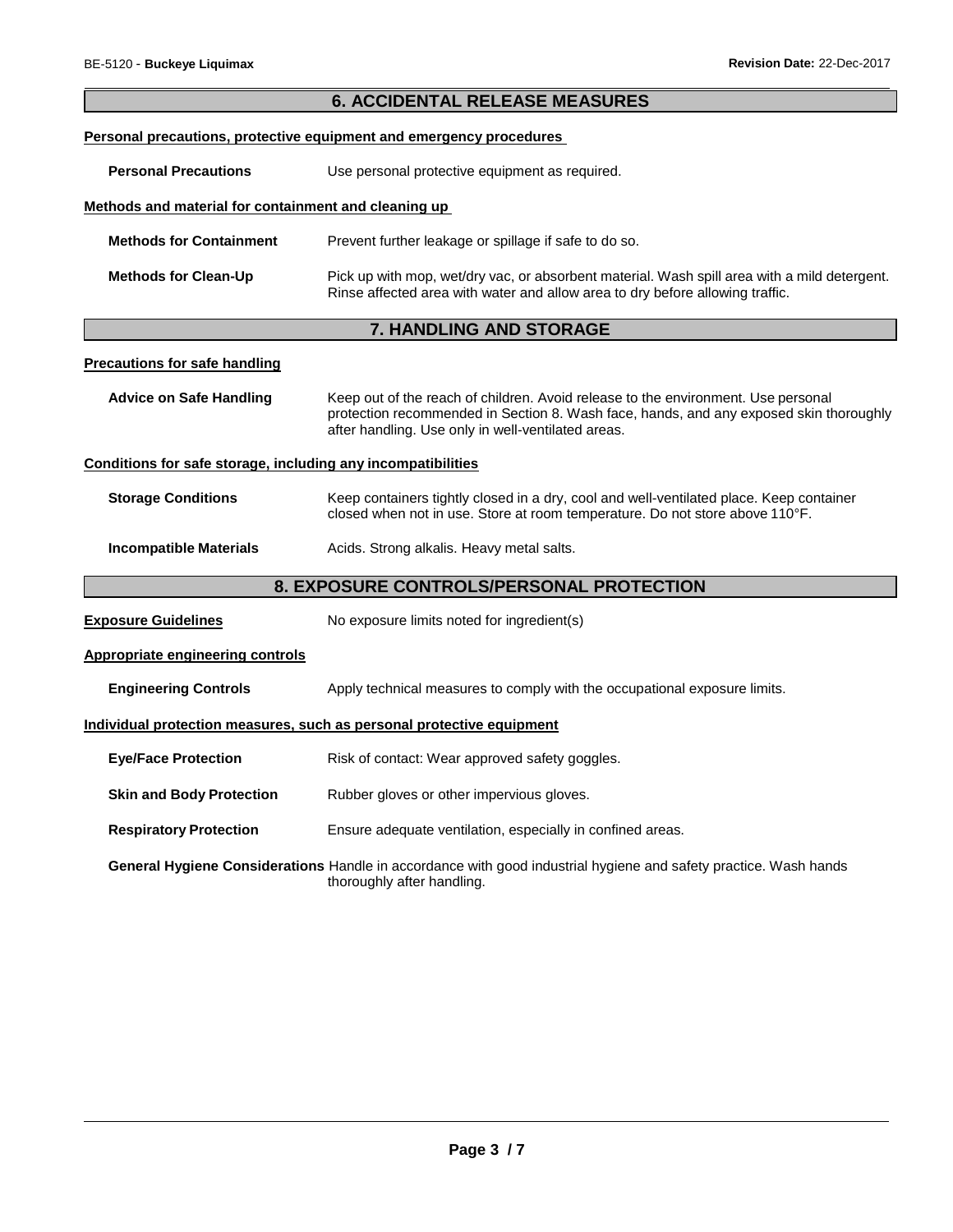# **9. PHYSICAL AND CHEMICAL PROPERTIES**

#### **Information on basic physical and chemical properties**

| <b>Physical State</b><br>Appearance                                  | Liquid<br>White opaque solution                         | Odor                  | Sweet polymer scent No<br>fragrance added |
|----------------------------------------------------------------------|---------------------------------------------------------|-----------------------|-------------------------------------------|
| Color                                                                | White                                                   | <b>Odor Threshold</b> | Not determined                            |
| <b>Property</b><br>рH                                                | Values                                                  | Remarks • Method      |                                           |
| <b>Melting Point/Freezing Point</b>                                  | $8.2 \pm 0.2$ (conc and use dilution)<br>Not determined |                       |                                           |
| <b>Boiling Point/Boiling Range</b>                                   | 100 °C / 212 °F                                         |                       |                                           |
| <b>Flash Point</b>                                                   | None                                                    | Tag Closed Cup        |                                           |
| <b>Evaporation Rate</b>                                              | 1.0                                                     | (Water = 1)           |                                           |
| <b>Flammability (Solid, Gas)</b><br><b>Upper Flammability Limits</b> | n/a-liquid<br>Not applicable                            |                       |                                           |
| <b>Lower Flammability Limit</b>                                      | Not applicable                                          |                       |                                           |
| <b>Vapor Pressure</b>                                                | Not determined                                          |                       |                                           |
| <b>Vapor Density</b>                                                 | Not determined                                          |                       |                                           |
| <b>Specific Gravity</b>                                              | 1.03                                                    |                       |                                           |
| <b>Water Solubility</b>                                              | Miscible in water                                       |                       |                                           |
| Solubility in other solvents<br><b>Partition Coefficient</b>         | Not determined<br>Not determined                        |                       |                                           |
| <b>Auto-ignition Temperature</b>                                     | Not determined                                          |                       |                                           |
| <b>Decomposition Temperature</b>                                     | Not determined                                          |                       |                                           |
| <b>Kinematic Viscosity</b>                                           | Not determined                                          |                       |                                           |
| <b>Dynamic Viscosity</b>                                             | Not determined                                          |                       |                                           |
| <b>Explosive Properties</b>                                          | Not determined                                          |                       |                                           |
| <b>Oxidizing Properties</b>                                          | Not determined                                          |                       |                                           |

## **10. STABILITY AND REACTIVITY**

## **Reactivity**

Not reactive under normal conditions.

## **Chemical Stability**

Stable under recommended storage conditions.

#### **Possibility of Hazardous Reactions**

None under normal processing.

**Hazardous Polymerization** Hazardous polymerization does not occur.

## **Conditions to Avoid**

Keep out of reach of children.

#### **Incompatible Materials**

Acids. Strong alkalis. Heavy metal salts.

#### **Hazardous Decomposition Products**

Carbon oxides. Nitrogen oxides (NOx). Phosphorous oxides.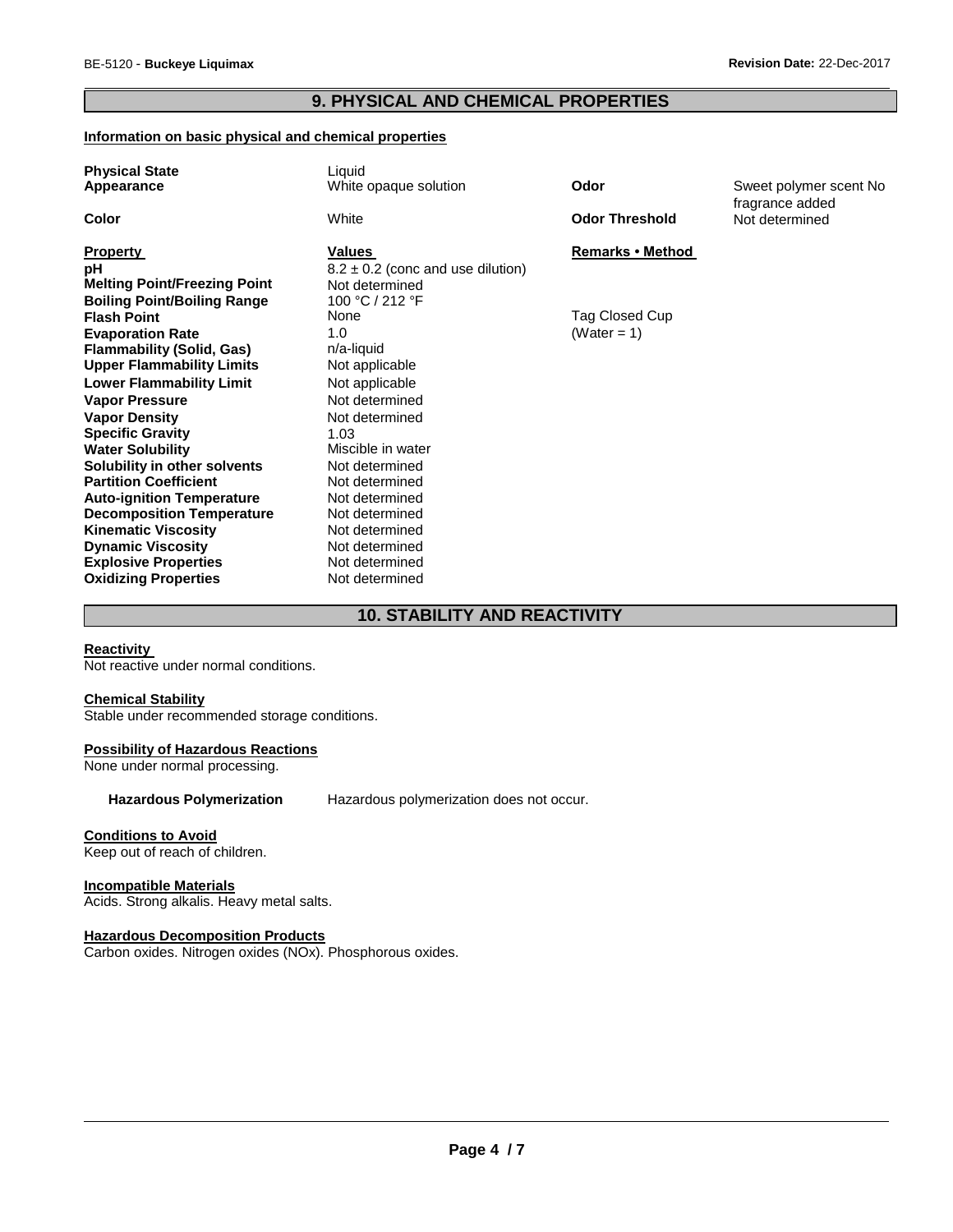## **11. TOXICOLOGICAL INFORMATION**

## **Information on likely routes of exposure**

| <b>Product Information</b> | Product does not present an acute toxicity hazard based on known or supplied information |
|----------------------------|------------------------------------------------------------------------------------------|
| <b>Eye Contact</b>         | Avoid contact with eyes.                                                                 |
| <b>Skin Contact</b>        | Avoid contact with skin.                                                                 |
| <b>Inhalation</b>          | Avoid breathing vapors or mists.                                                         |
| Ingestion                  | Do not taste or swallow.                                                                 |

#### **Component Information**

| <b>Chemical Name</b>                        | Oral LD50            | <b>Dermal LD50</b>                           | <b>Inhalation LC50</b>               |
|---------------------------------------------|----------------------|----------------------------------------------|--------------------------------------|
| Di(ethylene glycol) ethyl ether<br>111-90-0 | $= 1920$ mg/kg (Rat) | $= 4200 \mu L/kg$ (Rabbit) = 6 mL/kg<br>Rat) | $>$ 5240 mg/m <sup>3</sup> (Rat) 4 h |
| Coalescent<br>25265-77-4                    | $= 3200$ mg/kg (Rat) | > 15200 mg/kg (Rat)                          | $\sim$                               |
| tributoxyethyl phosphate<br>78-51-3         | $=$ 3000 mg/kg (Rat) | $>$ 5000 mg/kg (Rabbit)                      | > 6.4 mg/L (Rat) 4 h                 |

#### **Information on physical, chemical and toxicological effects**

**Symptoms** Please see section 4 of this SDS for symptoms.

#### **Delayed and immediate effects as well as chronic effects from short and long-term exposure**

**Carcinogenicity** This product does not contain any carcinogens or potential carcinogens as listed by OSHA, IARC or NTP.

**Numerical measures of toxicity** Not determined

**Unknown Acute Toxicity** 9% of the mixture consists of ingredient(s) of unknown toxicity.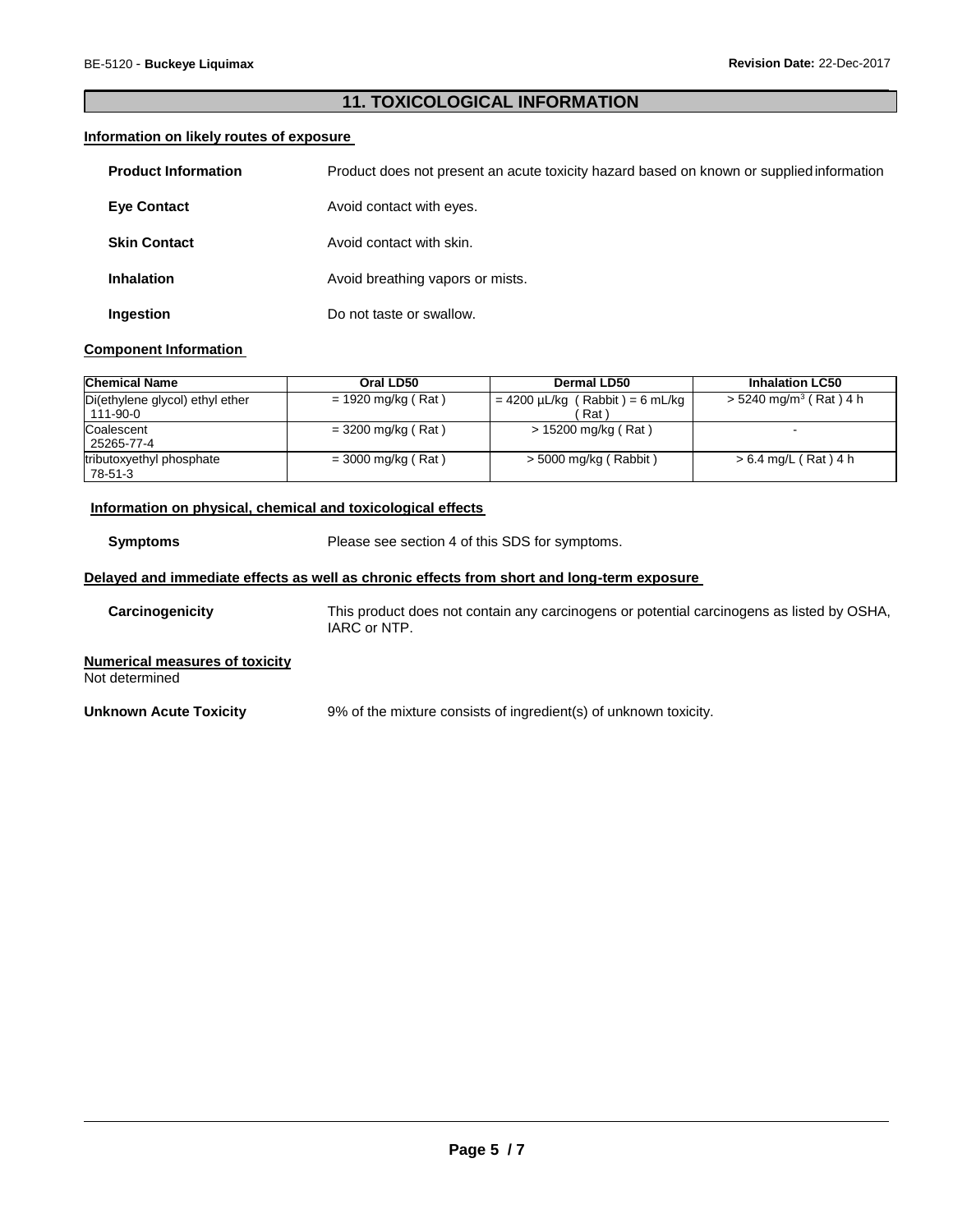# **12. ECOLOGICAL INFORMATION**

## **Ecotoxicity**

An environmental hazard cannot be excluded in the event of unprofessional handling or disposal.

| <b>Chemical Name</b>                                 | Algae/aquatic plants                                       | <b>Fish</b>                                                                                                                                                                                                                                                                                                                       | <b>Toxicity to</b><br>microorganisms | Crustacea                                    |
|------------------------------------------------------|------------------------------------------------------------|-----------------------------------------------------------------------------------------------------------------------------------------------------------------------------------------------------------------------------------------------------------------------------------------------------------------------------------|--------------------------------------|----------------------------------------------|
| Di(ethylene glycol) ethyl<br>ether<br>$111 - 90 - 0$ |                                                            | 11400 - 15700: 96 h<br>Oncorhynchus mykiss mg/L<br>LC50 flow-through 11600 -<br>16700: 96 h Pimephales<br>promelas mg/L LC50<br>flow-through 10000: 96 h<br>Lepomis macrochirus mg/L<br>LC50 static 19100 - 23900:<br>96 h Lepomis macrochirus<br>mg/L LC50 flow-through<br>13400: 96 h Salmo gairdneri<br>mg/L LC50 flow-through |                                      | 3940 - 4670: 48 h Daphnia<br>magna mg/L EC50 |
| Coalescent<br>25265-77-4                             | 18.4: 72 h<br>Pseudokirchneriella<br>subcapitata mg/L EC50 | 30: 96 h Pimephales<br>promelas mg/L LC50                                                                                                                                                                                                                                                                                         |                                      | 95: 96 h Daphnia magna<br>mg/L LC50          |
| tributoxyethyl phosphate<br>78-51-3                  |                                                            | 10.4 - 12.0: 96 h Pimephales<br>promelas mg/L LC50<br>flow-through                                                                                                                                                                                                                                                                |                                      |                                              |

## **Persistence/Degradability**

Not determined

#### **Bioaccumulation**

Not determined

## **Mobility**

| <b>Chemical Name</b>                        | <b>Partition Coefficient</b> |
|---------------------------------------------|------------------------------|
| Di(ethylene glycol) ethyl ether<br>111-90-0 | $-0.8$                       |
| tributoxyethyl phosphate<br>78-51-3         | 4.78                         |
| Coalescent<br>25265-77-4                    | 3.47                         |

### **Other Adverse Effects**

Not determined

# **13. DISPOSAL CONSIDERATIONS**

## **Waste Treatment Methods**

| <b>Disposal of Wastes</b>     | Disposal should be in accordance with applicable regional, national and local laws and<br>regulations. |
|-------------------------------|--------------------------------------------------------------------------------------------------------|
| <b>Contaminated Packaging</b> | Disposal should be in accordance with applicable regional, national and local laws and<br>regulations. |

# **14. TRANSPORT INFORMATION**

| <b>DOT</b> | Not regulated |
|------------|---------------|
|            |               |

**IATA** Not regulated

## **IMDG** Not regulated